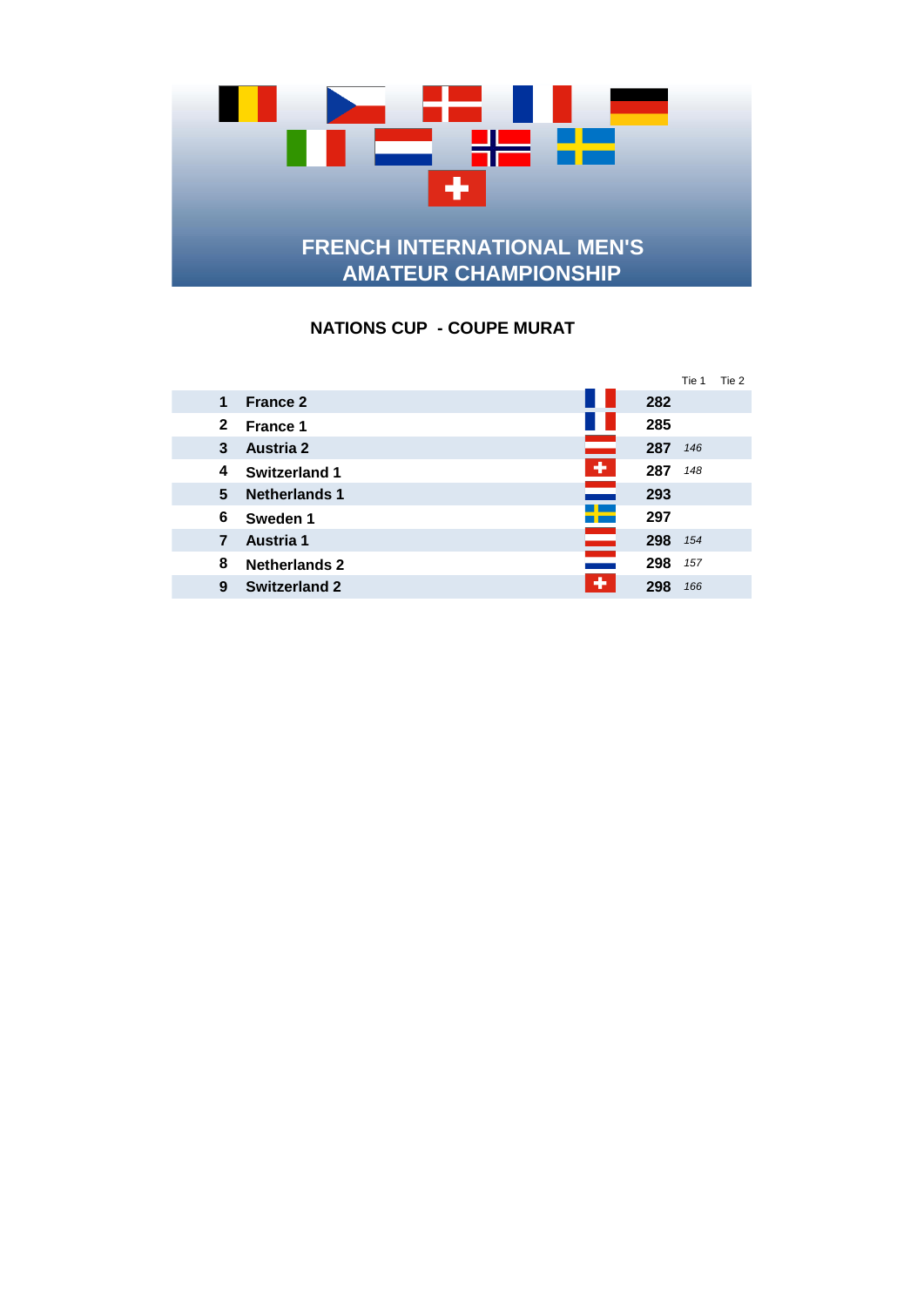

## **FRENCH INTERNATIONAL MEN'S AMATEUR CHAMPIONSHIP**

## **NATIONS CUP - MURAT 2022**

| <b>Austria 1</b>                                         |                             |     |     |  |  |
|----------------------------------------------------------|-----------------------------|-----|-----|--|--|
| <b>NAME</b><br><b>INDEX</b><br>Rnd 1<br>Rnd <sub>2</sub> |                             |     |     |  |  |
| $+4,9$                                                   | <b>LANG Fabian</b>          | 77  | 73  |  |  |
| $+4,6$                                                   | <b>SCHWEIGHOFER Florian</b> | 76  | 77  |  |  |
| $+2,8$                                                   | <b>DENK Luca</b>            | 77  | 72  |  |  |
|                                                          | 153                         | 145 |     |  |  |
|                                                          | Place: 7                    |     | 298 |  |  |

**Place : 7**

| <b>Austria 2</b>                                         |                        |    |    |  |  |
|----------------------------------------------------------|------------------------|----|----|--|--|
| <b>NAME</b><br><b>INDEX</b><br>Rnd 1<br>Rnd <sub>2</sub> |                        |    |    |  |  |
| $+4,1$                                                   | <b>BOANDL Lukas</b>    | 72 | 71 |  |  |
| $+3,0$                                                   | <b>SARMINI Namu</b>    | 73 | 71 |  |  |
| $+3,2$                                                   | <b>THULLER Florian</b> | 73 | 73 |  |  |
| 142<br>145                                               |                        |    |    |  |  |
|                                                          | 287<br>Place: 3        |    |    |  |  |

| <b>France 1</b>                                          |                         |     |     |  |  |  |
|----------------------------------------------------------|-------------------------|-----|-----|--|--|--|
| <b>NAME</b><br><b>INDEX</b><br>Rnd 1<br>Rnd <sub>2</sub> |                         |     |     |  |  |  |
| $+3,8$                                                   | <b>LEGENDRE Nathan</b>  | 73  | 78  |  |  |  |
| $+4,8$                                                   | <b>COUVRA Martin</b>    | 69  | 69  |  |  |  |
| $+4,0$                                                   | <b>GIBOUDOT Maxence</b> | 77  | 74  |  |  |  |
|                                                          |                         | 142 | 143 |  |  |  |
|                                                          | Place: 2                |     | 285 |  |  |  |

**Place : 2**

| <b>France 2</b>                                          |                    |     |     |  |  |
|----------------------------------------------------------|--------------------|-----|-----|--|--|
| <b>NAME</b><br><b>INDEX</b><br>Rnd 1<br>Rnd <sub>2</sub> |                    |     |     |  |  |
| $+3,9$                                                   | <b>BRESNU Adam</b> | 67  | 75  |  |  |
| $+2,5$                                                   | LE GOFF Hugo       | 72  | 75  |  |  |
| $+2,8$                                                   | <b>MALCOR Ugo</b>  | 73  | 68  |  |  |
|                                                          |                    | 139 | 143 |  |  |
|                                                          | Place: 1           | 282 |     |  |  |